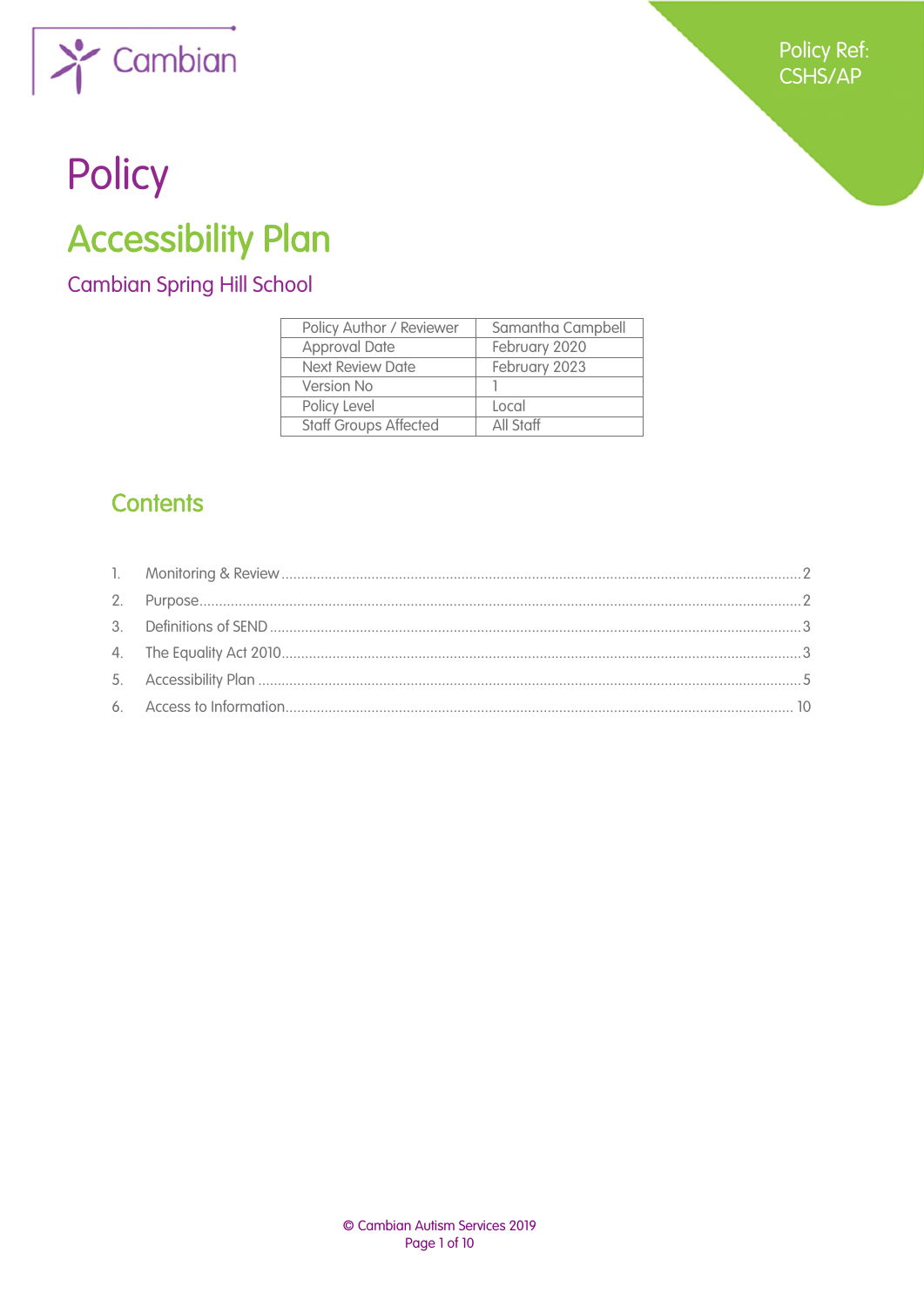

### <span id="page-1-0"></span>1. Monitoring & Review

The Policy Authors will undertake a formal review of this policy for the purpose of monitoring and of the efficiency with which the related duties have been discharged, by no later than one year from the date of approval shown above, or earlier if significant changes to the systems and arrangements take place, or if legislation, regulatory requirements, or best practice guidelines so require.

## <span id="page-1-1"></span>2. Purpose and Direction of the School's Plan: Vision and Values

Cambian Spring Hill School has high ambitions for all its' learners and supports them to participate and achieve in every aspect of school life. Our commitment to equal opportunities is an important aspect of our overall commitment to be a fully inclusive school. This plan identifies how we meets the needs of disabled learners in response to the Special Educational Needs and Disabilities Code of Practice 2014: 0 to 25 years. The Senior Leadership Team (SLT) reviews this policy every three years in line with Government expectations.

Spring Hill School fully supports the contents of DfE publication 'The Equality Act 2010 and Schools' [https://assets.publishing.service.gov.uk/government/uploads/system/uploads/attachment\\_data/file/31558](https://assets.publishing.service.gov.uk/government/uploads/system/uploads/attachment_data/file/315587/Equality_Act_Advice_Final.pdf) 7/Equality Act Advice Final.pdf and the Senior Leadership Team (SLT) and Governors have committed themselves, through policy, to:

- increase access to the curriculum for disabled children and young people
- improve the physical environment to increase access to education and associated services at our school
- and improve the information provided for disabled youngsters, staff, parents/carers and other service users where such information is provided in writing for people who are not disabled.

The Equality Act, 2010, places a legal requirement on all schools to increase accessibility for disabled children and young people. All schools are required to produce and publish an Access Plan.

Spring Hill School is dedicated to giving all of our children and young people every opportunity to aspire to their full potential, whether academically or socially and emotionally. We do this by taking account of each individual's varied life experiences and academic, care and clinical needs. We offer a broad and balanced curriculum which is tailored to each learner and have high expectations for all children, regardless of their disability. The achievements, attitudes and well-being of all our children and young people matter. Spring Hill promotes the individuality of all our children, irrespective of ethnicity, faith, attainment, age, disability, gender or background.

Our school strives to be an inclusive school. Our Spring Hill SPIRIT supports us to actively seek to remove the barriers to learning and participation that can hinder or exclude individual students, or groups of learners.; this means that equality of opportunity must be a reality for our all.

We define equality in line with the Equality Act 2010 and recognise and respect the following regarding the following protected characteristics:

- age
- disability
- gender reassignment
- marriage and civil partnership
- pregnancy and maternity
- race
- religion or belief
- sex and sexual orientation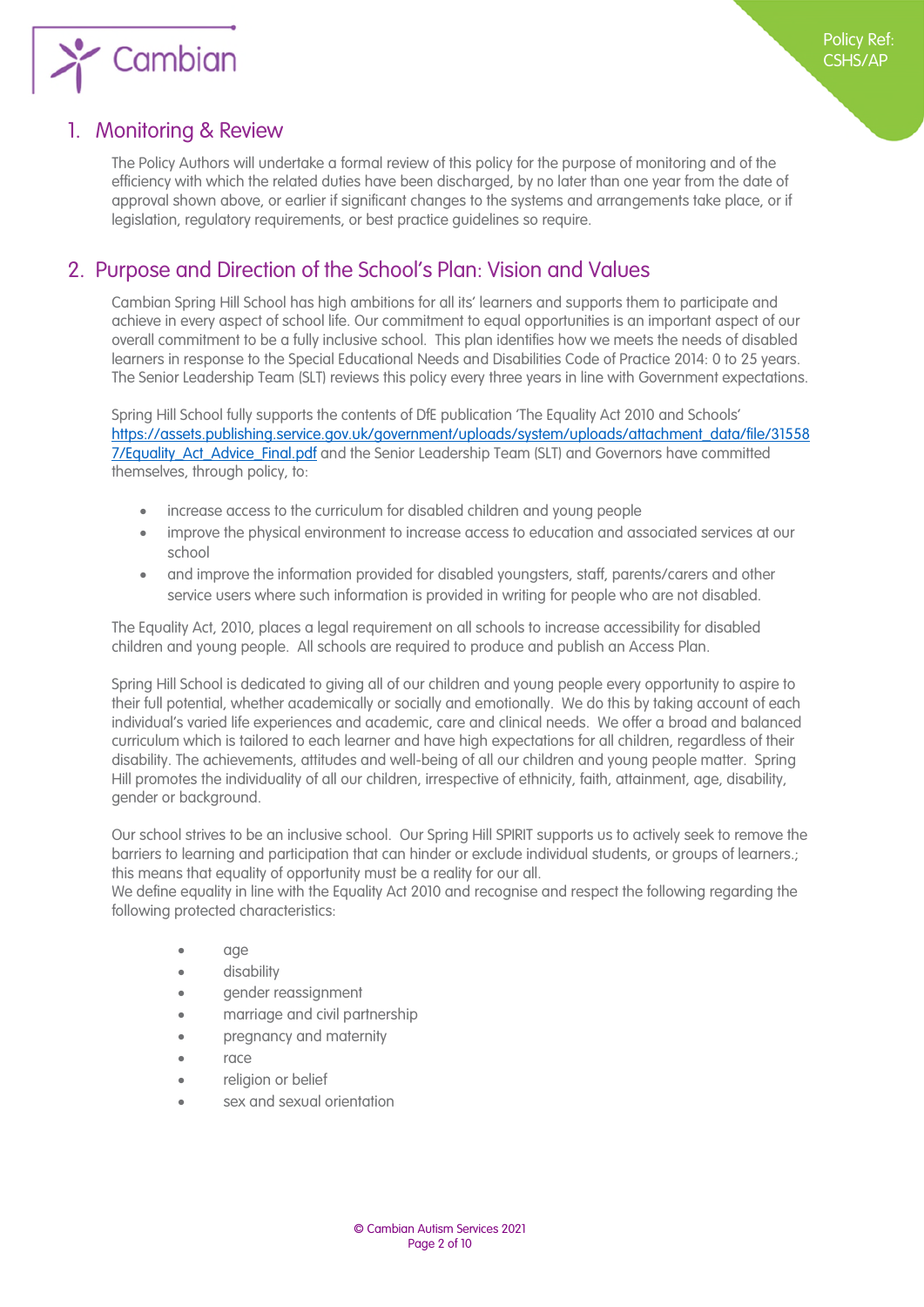

## <span id="page-2-1"></span>3. Definitions of SEND

<span id="page-2-0"></span>'A child or young person has SEN if they have a learning difficulty or disability which calls for special educational provision to be made for him or her.

A child of compulsory school age or a young person has a learning difficulty or a disability if he or she:

- has significantly greater difficulty in learning than the majority of others of the same age or
- has a disability which prevents or hinders him or her making use of facilities of a kind generally provided for others of the same age in mainstream schools or colleges.'

(SEND code of Practice 2014)

'Many children and young people who have SEN may have a disability under the Equality Act 2010, that is'... 'a physical or mental impairment which has a long-term and substantial adverse effect on their ability to carry out normal day-to-day activities'. The definition provides a relatively low threshold and includes more children than many realise: 'long-term' is defined as 'a year or more' and 'substantial is defined as 'more than minor or trivial'. This definition includes sensory impairments such as those affecting sight and hearing, and long-term health conditions such as asthma, diabetes, epilepsy and cancer.

Children and young people with such conditions do not necessarily have SEN, but there is a significant overlap between disabled children and young people and those with SEN. Where a disabled child or young person requires special educational provision, they will also be covered by the SEND definition.' (SEND code of Practice 2014).

Notably, autistic learners are more likely to be excluded from school compared to those with no special educational needs. Disruptive behaviour can be a manifestation of autism and excluding a child or young person for exhibiting disability-related behaviour can amount to disability discrimination.

The Equality Act 2010 means that we are tolerant of disability-related behaviour and due consideration must be undertaken to make reasonable adjustments.

## <span id="page-2-2"></span>4. The Equality Act 2010

This Act sets out the legal obligations that schools, early years providers, post-institutions, local authorities have towards disabled children and young people;

- They must not directly or indirectly discriminate against, harass or victimise disabled children and young people
- They must make reasonable adjustments, including the provision of auxiliary aids and services, to ensure that disabled children and young people are not at a substantial disadvantage compared with their peers. This duty is anticipatory- it requires thought to be given in advance to what disabled children and young people might require and what adjustments might need to be made to prevent that disadvantage.
- Public bodies, including FE institutions, LA, maintained schools, maintained nursery schools,
- academies and free schools are covered by the public sector equality duty and when carrying out their functions must have regard to the need to eliminate discrimination, promote equality of opportunity and foster good relations between disabled and non-disabled children and young people. They must publish information to demonstrate their compliance with this general duty and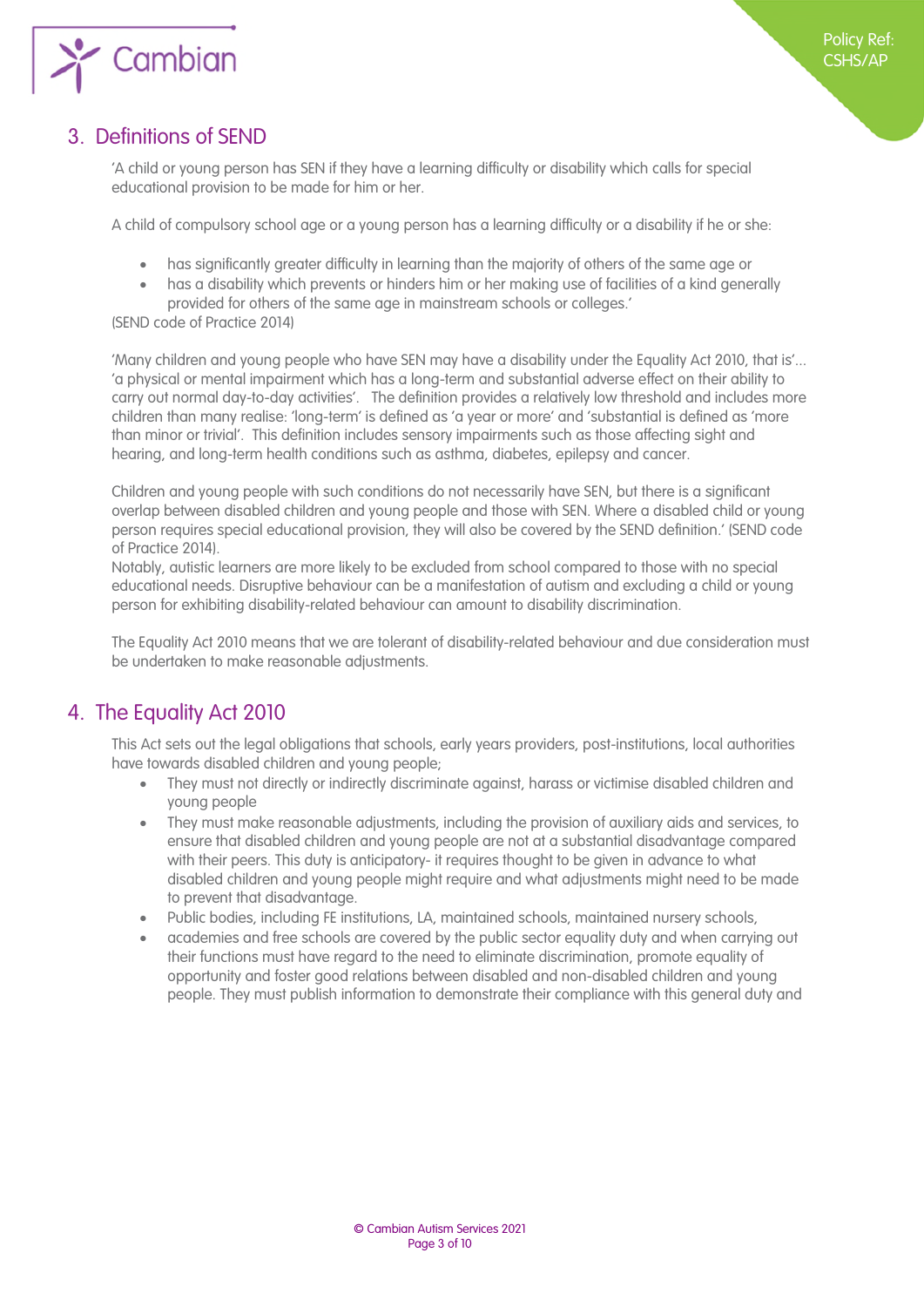

must prepare and publish objectives to achieve the core aims of the general duty. Objectives must be specific and measurable.' (SEND code of Practice 2014)

Policy Ref: CSHS/AP

The duties cover discrimination in the provision of services and the provision of education, including admissions and exclusions. (SEND code of Practice 2014)

The Accessibility Plan should be read in conjunction with:

- 1. Cambian Spring Hill School's Admissions policy
- 2. The Equality Opportunities and Diversity policy
- 3. Cambian Spring Hill School's Behaviour Policy
- 4. Cambian Spring Hill School's Child Protection and Safeguarding Policy
- 5. Our school website: [https://www.cambiangroup.com/specialist-education/our-schools/autism](https://www.cambiangroup.com/specialist-education/our-schools/autism-schools/spring-hill-school/)[schools/spring-hill-school/](https://www.cambiangroup.com/specialist-education/our-schools/autism-schools/spring-hill-school/)

#### **Responsibilities**

#### Governing Body

The Governing Body is responsible for this scheme and for making sure that it is acted upon. The Governing Body will monitor and evaluate the operation and impact of this scheme and provide the resources and support structures needed to ensure effective implementation of the action plans flowing from it.

Regional Education and Care Leads work in tandem support the Principal to ensure the effective implementation of this plan and report on associated issues to the whole Governing Body.

#### The Principal

The Governing Body may choose to delegate the day-to-day responsibility for the management of the scheme to the Principal, Head of Education or Assistant Head Teacher. The Principal may be given such responsibilities as deemed appropriate to:

- Ensure the effective implementation of the scheme
- Communicate the scheme and its implications to staff, students, parents/carers and other bodies
- Organise the delivery of the relevant training for staff
- Monitor and report on the operation of the scheme
- Take any remedial actions as required.

#### **Staff**

This Access plan applies to all staff: this includes education, care and clinical teams and domestic, maintenance and administrative staff.

Some staff may, from time to time, be given specific responsibilities for the implementation of aspects of the scheme, such as the investigation of reported incidents of disability related harassment or disability discrimination, monitoring the implementation of the scheme; or, conducting equality impact assessments.

Staff will be consulted on the implementation of the scheme through the normal procedures that apply.

#### Children and Young People

This plan applies to all children and young people regardless of whether they receive some or all of their education at Spring Hill School.

#### Parents/carers and other Persons

Parents/carers, visitors and contractors and other persons coming on to the school site will be informed of our commitment to disability equality and will be expected to comply with the relevant aspects of our scheme.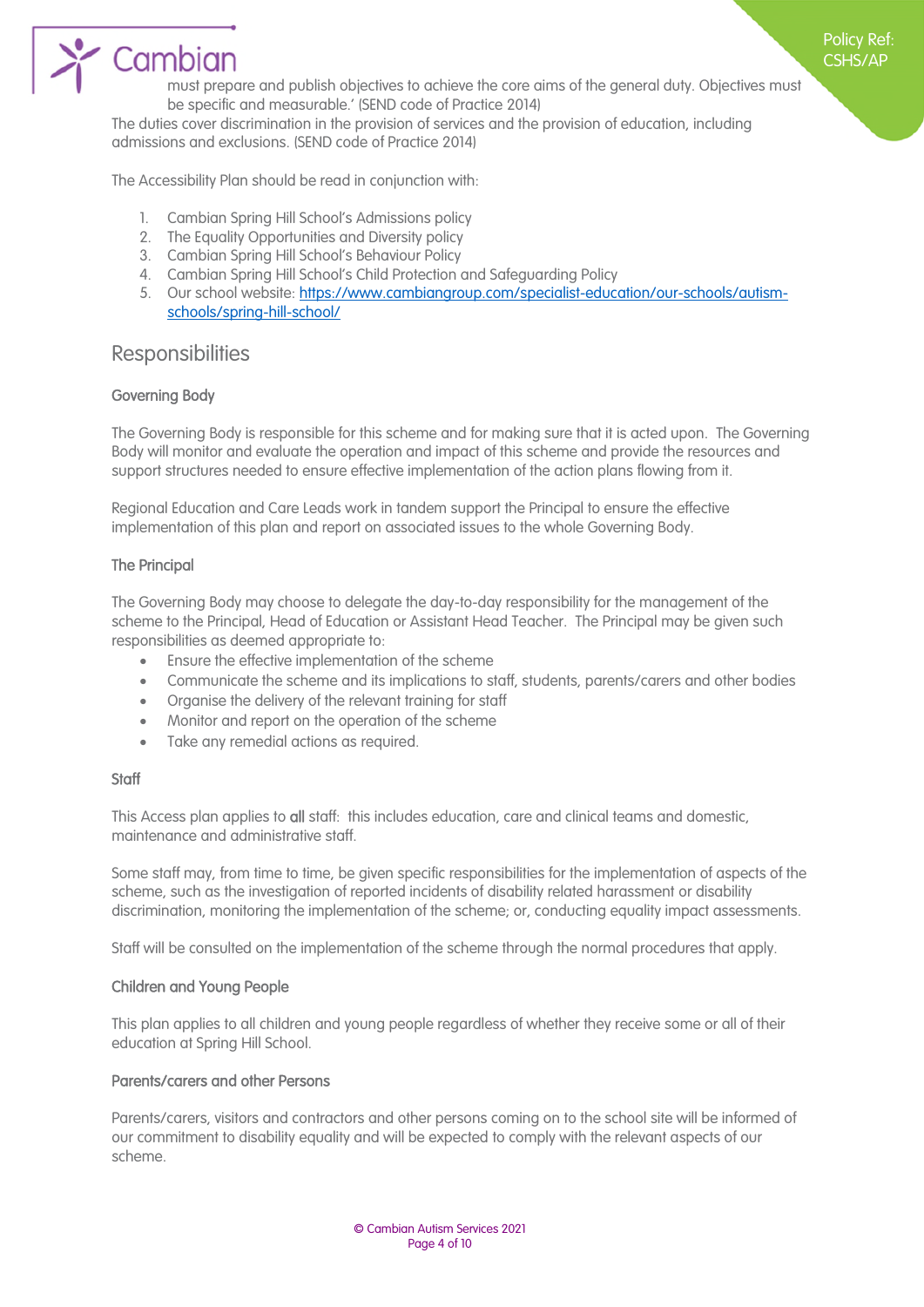

## <span id="page-4-1"></span>5. Accessibility Plan Actions

<span id="page-4-0"></span>Schools must publish accessibility plans'....'setting out how they plan to increase access for disabled pupils to the curriculum, the physical environment and to information.' (SEND code of Practice 2014) 'Where a child or young person is covered by SEN and disability legislation, reasonable adjustments and access arrangements should be considered as part of SEN planning and review.' (SEND code of Practice 2014).

All children and young people at Cambian Spring Hill School have an Education, Health and Care Plan (EHCP), which is reviewed annually; occasionally interim reviews will be held if the need arises. The discussions will involve staff, parents and children plus outside agencies, as necessary. Daily morning briefings ensure that individual pupil needs are discussed as appropriate, with support and provision put in place as required. Staff work together cohesively to ensure that individual needs and requirements are managed in a consistent and timely fashion.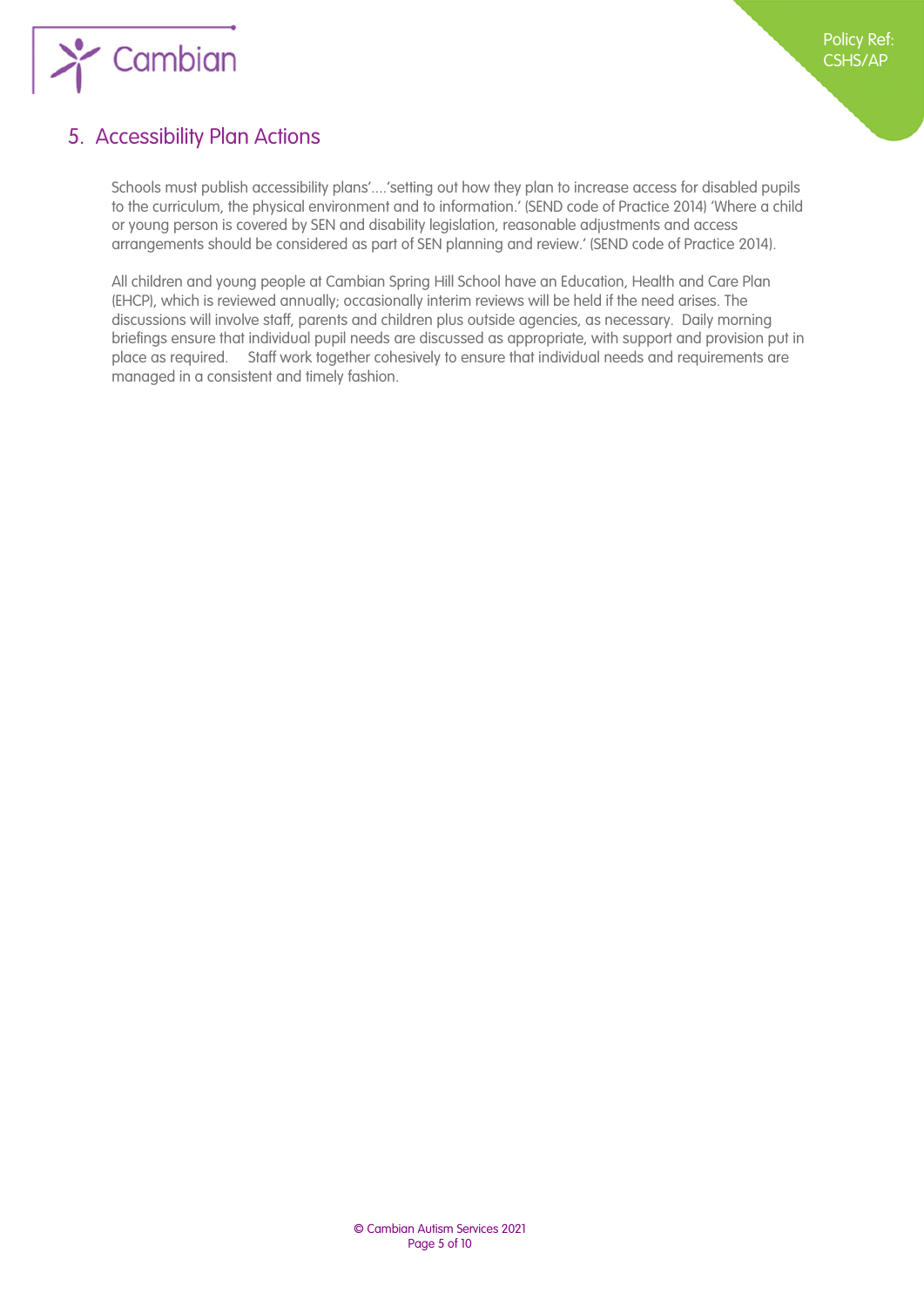Policy Ref: CSHS/AP

The action plan below identifies key activities that will take place to ensure that our school becomes increasingly accessible for pupils with disabilities. This plan was reviewed in February 2021 and will be reviewed again in 2023

 $\sum$  Cambian

| Objective                                                                                                                                                                                                                                                                                      | <b>Strategy</b>                                                                                                                                                                                                                                                                                                                                                                                                                                                        | Outcome                                                                                                                                                                                                                                                                                                                                                                                                                                                                                                                                                                                                                                            | Timescale                                                                                                                                                                                                                                                                                                                                 | <b>Goal Achieved</b>                                                                                                                                                                                                                                                                                                                                                                                                                                                                                                         |
|------------------------------------------------------------------------------------------------------------------------------------------------------------------------------------------------------------------------------------------------------------------------------------------------|------------------------------------------------------------------------------------------------------------------------------------------------------------------------------------------------------------------------------------------------------------------------------------------------------------------------------------------------------------------------------------------------------------------------------------------------------------------------|----------------------------------------------------------------------------------------------------------------------------------------------------------------------------------------------------------------------------------------------------------------------------------------------------------------------------------------------------------------------------------------------------------------------------------------------------------------------------------------------------------------------------------------------------------------------------------------------------------------------------------------------------|-------------------------------------------------------------------------------------------------------------------------------------------------------------------------------------------------------------------------------------------------------------------------------------------------------------------------------------------|------------------------------------------------------------------------------------------------------------------------------------------------------------------------------------------------------------------------------------------------------------------------------------------------------------------------------------------------------------------------------------------------------------------------------------------------------------------------------------------------------------------------------|
| Provide a programme of robust CPD and<br>coaching experiences for all staff so that the<br>school has a progressive approach to<br>assessing and providing for the needs of<br>children and young people (CYP) with a<br>primary diagnosis of ASD and associated<br>disabilities/difficulties. | Launch of a 4 Year Whole<br><b>Site Strategy</b><br>Development of the<br>$\bullet$<br>START programme to<br>support effective and<br>informed transition to<br><b>SHS</b><br>Development of the<br>clinical team and SSWO<br>to support staff and<br>students<br>High quality In-house<br>$\bullet$<br>and external training<br>Networking opportunities<br>for staff and visits to other<br>ASD schools<br>Annual review of<br>$\bullet$<br><b>Admissions Policy</b> | Staff are more enabled<br>and confident in their<br>approach towards<br>meeting the needs of non-<br>neurotypical CYP<br>Staff are able to dispense<br>their duties in a<br>therapeutically informed<br>manner<br>Incidents of challenging<br>$\bullet$<br>behaviour reduce in<br>quantity and length<br>because staff adopt<br>clinically informed practice<br>Qualitative and<br>quantitative information<br>indicates an overall<br>increase in access to and<br>engagement in learning<br>from starting<br>points/baseline<br>assessments<br>PASS data indicates an<br>upward curve in relation to<br>individual attitudes<br>towards learning | <b>Baseline assessments</b><br>$\bullet$<br>undertaken during the<br>START programme<br>PASS undertaken twice<br>$\bullet$<br>per year per learner<br>Annual training<br>$\bullet$<br>programme agreed by<br>SLT in the summer term<br>Analytical behaviour<br>$\bullet$<br>reports produced as<br>required e.g. for<br>emergency reviews | 2020/2021<br>Overall data indicates a<br>downward trend in RPI<br>Revised Curriculum Offer in<br>place<br><b>Education Learner Profiles in</b><br>place to signpost clinical,<br>care and academic need<br>Formal restorative practice in<br>place and impacting<br>positively<br>START programme in<br>development stage<br>Clinical Team fully staffed<br>Programme of Remote<br>Learning and clinical support<br>in place<br>4 Year whole site Strategic<br>Plan launched<br>Embarked on UCL Research<br>School programme |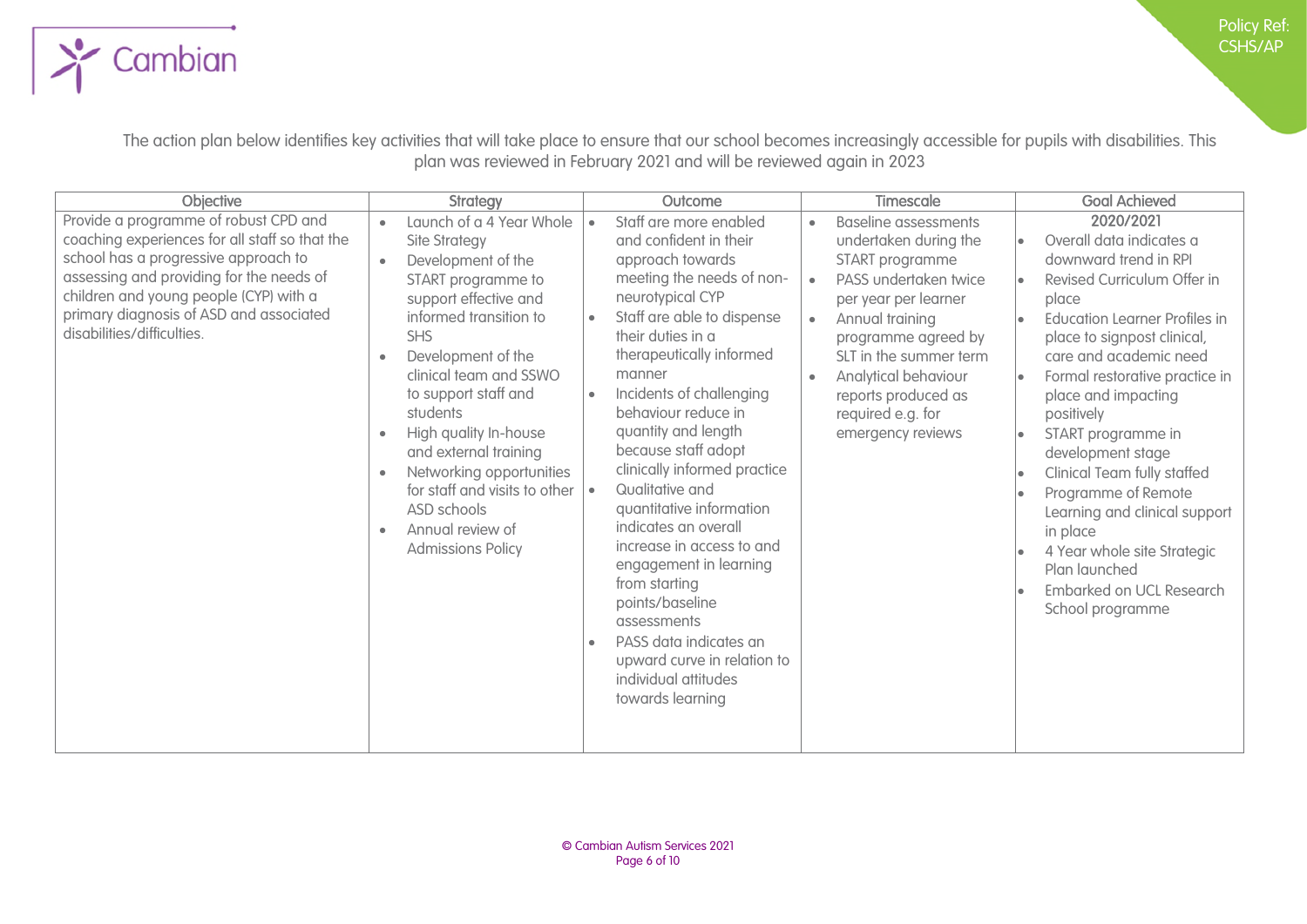

| further to sustaining accidental injury                   | three-day First Aid Training                                                                                                                                                                                                                                                                                                                                                                                                                                                                                                                                                                                                                                                | needs is robust; CYP are<br>kept safe<br>The school is compliant in<br>the administration of First<br>Aid and medication                                                                                                                                                                                                                                                                                                                                                                                                                                                                                                                                                                     | First Aid at Work - 6-hour<br>course<br>There are x3 Three Day<br>$\bullet$<br>First Aid Trained staff on<br>campus                                                                                                                                                                                   | include FAT<br>PEEPS reviewed<br>$\bullet$<br>x3 staff completed 3 Day<br>First Aid Training (Care,<br><b>Education and Support</b><br>Services)                                                                                                                                                                                                                                                                                                                                                                                                                                                   |
|-----------------------------------------------------------|-----------------------------------------------------------------------------------------------------------------------------------------------------------------------------------------------------------------------------------------------------------------------------------------------------------------------------------------------------------------------------------------------------------------------------------------------------------------------------------------------------------------------------------------------------------------------------------------------------------------------------------------------------------------------------|----------------------------------------------------------------------------------------------------------------------------------------------------------------------------------------------------------------------------------------------------------------------------------------------------------------------------------------------------------------------------------------------------------------------------------------------------------------------------------------------------------------------------------------------------------------------------------------------------------------------------------------------------------------------------------------------|-------------------------------------------------------------------------------------------------------------------------------------------------------------------------------------------------------------------------------------------------------------------------------------------------------|----------------------------------------------------------------------------------------------------------------------------------------------------------------------------------------------------------------------------------------------------------------------------------------------------------------------------------------------------------------------------------------------------------------------------------------------------------------------------------------------------------------------------------------------------------------------------------------------------|
| Safeguard the emotional wellbeing of our<br>cohort of CYP | Develop the sensory<br>$\bullet$<br>curriculum to ensure that<br>there is sufficient resource<br>to support CYP to regulate<br>their emotions<br><b>Ensure the PSHCE</b><br>$\bullet$<br>curriculum provides<br>opportunities to focus on<br>building resilience<br>Broaden learning outside<br>$\bullet$<br>the classroom to give<br>context to classroom-<br>based activities and<br>develop team building<br>and challenge rigidity of<br>thought<br>To acquire LOtC status<br>Ensure robust<br>$\bullet$<br>management of anxiety<br>and distress during the<br>COVID 19 pandemic<br>Priority focus on staff<br>wellbeing to support<br>retention and reduce<br>absence | <b>CAPEX monies enhance</b><br>$\bullet$<br>the environment so that<br>CYP with identified needs<br>are better supported to<br>manage sensory overload<br>Levels of engagement in<br>learning increase from<br>baselines<br>The school receives<br>$\bullet$<br>national recognition for<br>the quality of outdoor<br>learning experiences<br>Theory-based learning is<br>realised, in reality, through<br>functional learning<br>experiences; core learning<br>is transferred to practical<br>situations<br>Staff and parents/carers<br>feel well supported during<br>periods of lockdown and<br>onsite infection<br><b>Staff access quality Mental</b><br><b>Health First Aid training</b> | Summer 2019 -<br>$\bullet$<br>installation of outdoor<br>gym<br>Spring 2020 - external<br>ground level trampoline<br>installed<br>Summer 2021 (or earlier)<br>- Acquisition of LoTC<br>Award<br>Summer 2021-<br>$\bullet$<br>Development of high-<br>quality onsite Forest<br><b>School Provision</b> | L1-L3 Compass Buzz<br>$\bullet$<br>Training delivered<br>throughout 2018/2019<br>Work scrutiny exercise, HT2<br>2019, identified good<br>practice and areas for<br>development<br>Full staff training, Solution<br><b>Focused Reflective Practice,</b><br>HT1 2019<br>2020/2021<br><b>Employment of trained</b><br>Mental Health practitioner<br><b>Employment of Student</b><br>Support and Wellbeing Office<br>to support development of<br>whole site wellbeing strategy<br>for all<br>Inclusion of Staff Wellbeing<br>as a focus in the Strategic<br>plan<br>Staff survey undertaken HT3<br>21 |

Ensure that all staff are appropriately trained to support CYP with medical conditions and

Cambian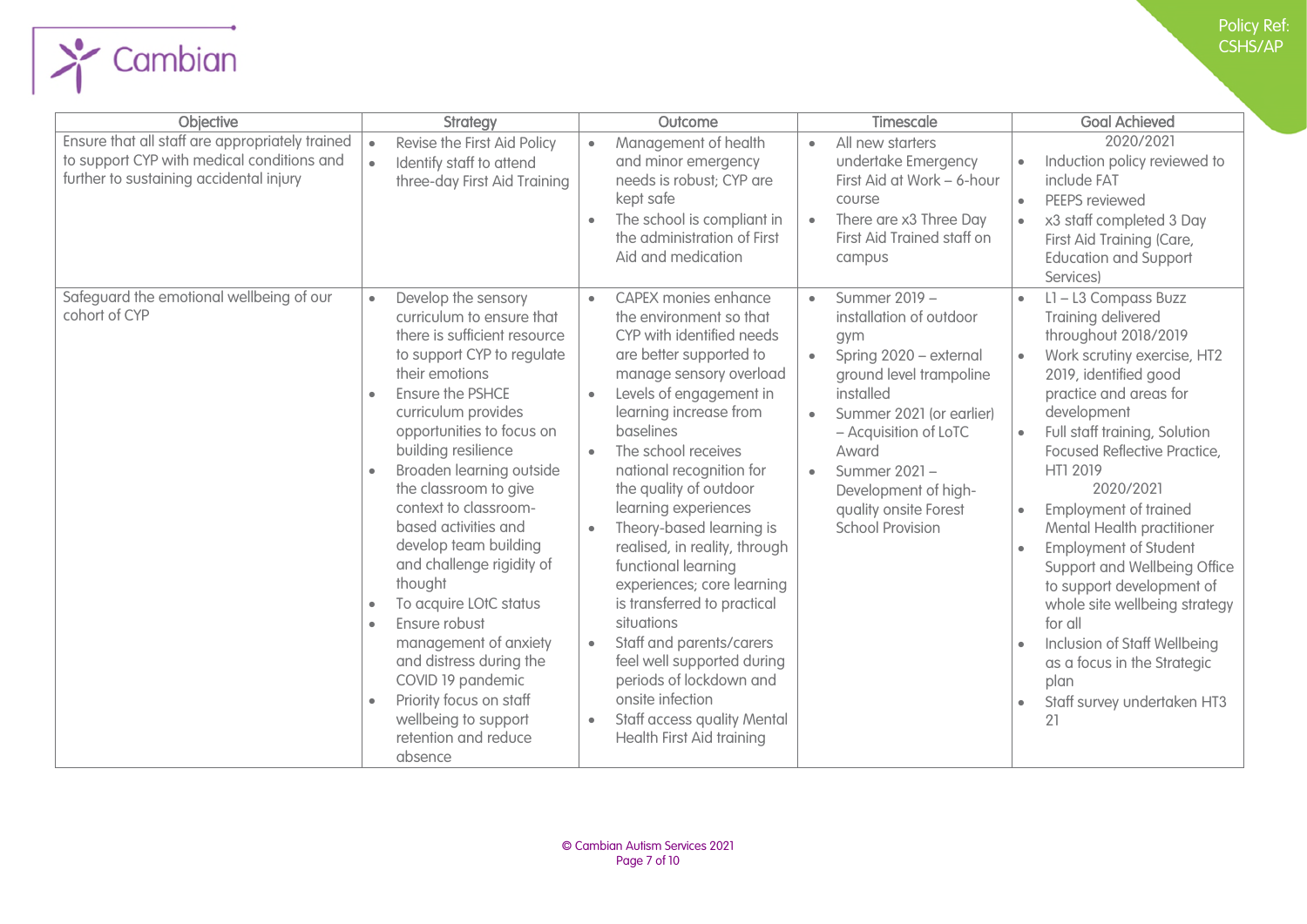| <b>Objective</b>                                                                                                                                                                                                                                                                                                                                                 | <b>Strategy</b>                                                                                                                                                                                                                                                                                                                                                                                                                                                                              | Outcome                                                                                                                                                                                                                                                                                                                                                                                                                                                                                                                                                                     | <b>Timescale</b>                                                                                              | <b>Goal Achieved</b>                                                                                                                                                                                                                                                                                                                                                                                                                            |
|------------------------------------------------------------------------------------------------------------------------------------------------------------------------------------------------------------------------------------------------------------------------------------------------------------------------------------------------------------------|----------------------------------------------------------------------------------------------------------------------------------------------------------------------------------------------------------------------------------------------------------------------------------------------------------------------------------------------------------------------------------------------------------------------------------------------------------------------------------------------|-----------------------------------------------------------------------------------------------------------------------------------------------------------------------------------------------------------------------------------------------------------------------------------------------------------------------------------------------------------------------------------------------------------------------------------------------------------------------------------------------------------------------------------------------------------------------------|---------------------------------------------------------------------------------------------------------------|-------------------------------------------------------------------------------------------------------------------------------------------------------------------------------------------------------------------------------------------------------------------------------------------------------------------------------------------------------------------------------------------------------------------------------------------------|
| Refine Education Learning Profiles (Provision<br>Maps) to meet individual academic, care and<br>clinical needs                                                                                                                                                                                                                                                   | <b>Head of Education/SENCo</b><br>assigns timetables with<br>appropriate personalised<br>provision for each learner<br>Each profile has clinical<br>strategies identified<br>Profiles identify recovery<br>strategies to mitigate<br>impact of lockdown<br>Identified strategies<br>support progress towards<br>and attainment of EHCP<br>objectives                                                                                                                                         | Each learner has a<br>$\bullet$<br>bespoke offer which<br>supports their personal<br>and academic<br>development<br>EHCP targets are met and<br>often surpassed<br>Documented evidence that<br>students and<br>parents/carers felt<br>supported during<br>lockdown<br>Staff develop and adopt<br>$\bullet$<br>clinically informed practice<br>in their teaching                                                                                                                                                                                                             | Twice yearly reviews of<br>$\bullet$<br>ELP's<br>CV19 support offered for<br>$\bullet$<br>as long as required | 2020/2021<br>Robust menu of activities to<br>celebrate Children's Mental<br>Health Week (w/b 1st Feb)<br>CV19 support readily available<br>$\bullet$<br>as required<br>Initial standardized test<br>$\bullet$<br>undertaken HTI '20 which<br>have informed Recovery<br>Curriculum and focused<br>intervention Quality of Life<br>Programme <sup>™</sup> developing<br>across site to support<br>youngsters to develop levels<br>of independence |
| Create purposeful learning environments that $\cdot$<br>inspire and engage each learner to achieve<br>to their full potential and celebrate the 4<br>Curriculum for Excellence objectives of:<br>Curriculum areas and subjects<br>٠<br>Interdisciplinary learning<br>٠<br>Ethos and life of the school<br>Opportunities for personal<br>$\bullet$<br>achievement | Ensure IT is fit for purpose<br>and supports individual<br>ability and aspirations<br>Improve the acoustics of<br>Pines by undertaking a<br>rolling programme of<br>lowering ceilings<br>Develop A Level<br>opportunities for high-<br>functioning students<br>High quality displays<br>$\bullet$<br>which share the learning<br>journey<br>Learning walks<br>$\bullet$<br>undertaken half-termly<br>and findings shared to<br>develop practice<br>Broaden learning outside<br>the classroom | Classrooms are well-<br>$\bullet$<br>resourced and managed<br>effectively to inspire and<br>support engagement<br>Displays are purposeful<br>$\bullet$<br>and of high quality; there<br>is a learning purpose to<br>each one<br>Form rooms have agreed<br>$\bullet$<br>class rules on display and<br>promote the Spring Hill<br><b>SPIRIT</b><br>Learners respect their<br>$\bullet$<br>environment and enjoy<br>their learning<br>All learners have access to<br>vocational/independence<br>development opportunities<br>Attendance is at least 95%<br>throughout the year | As required and further to<br>$\bullet$<br>feedback from SLT<br>learning walks                                | 2020/2021<br>• Library relocated to support<br>independent study<br>• Careers Actions Plans in place<br>for all 14+ youngsters                                                                                                                                                                                                                                                                                                                  |

 $\rightarrow$  Cambian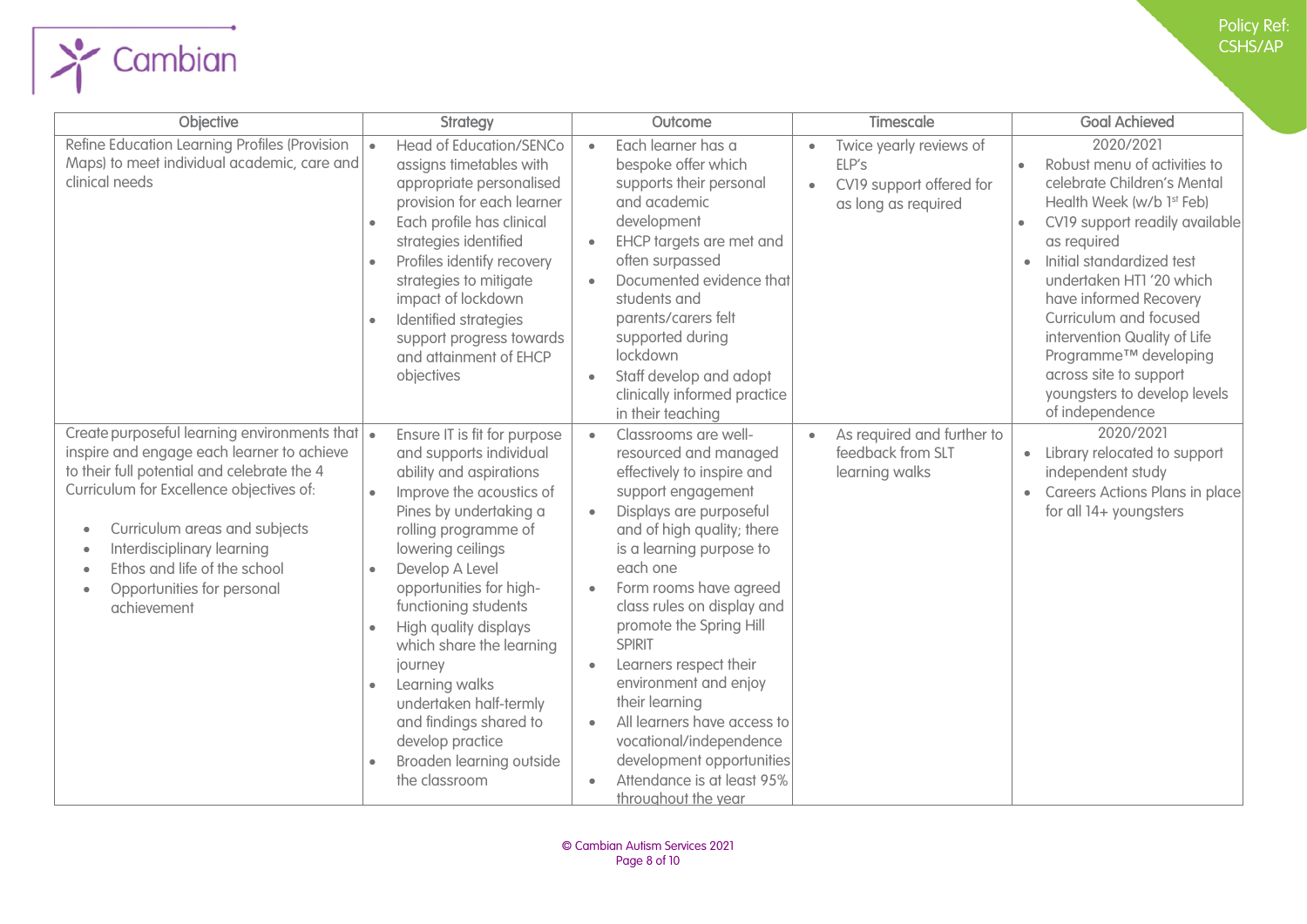| Objective                                                                                                         | <b>Strategy</b>                                                                                                                                                                                                                                                                                                                                                                                                                                                                                                                         | Outcome                                                                                                                                                                                                                                                                                                                                                                                                                                                                                                                                                                                          | <b>Timescale</b>                                                                                                                                                                                                                                                                                                                                                       | <b>Goal Achieved</b>                                                                                                                                                                                                                                    |
|-------------------------------------------------------------------------------------------------------------------|-----------------------------------------------------------------------------------------------------------------------------------------------------------------------------------------------------------------------------------------------------------------------------------------------------------------------------------------------------------------------------------------------------------------------------------------------------------------------------------------------------------------------------------------|--------------------------------------------------------------------------------------------------------------------------------------------------------------------------------------------------------------------------------------------------------------------------------------------------------------------------------------------------------------------------------------------------------------------------------------------------------------------------------------------------------------------------------------------------------------------------------------------------|------------------------------------------------------------------------------------------------------------------------------------------------------------------------------------------------------------------------------------------------------------------------------------------------------------------------------------------------------------------------|---------------------------------------------------------------------------------------------------------------------------------------------------------------------------------------------------------------------------------------------------------|
| Ensure that information is available in<br>different formats to both parents/carers and<br>students when required | The need for information<br>to be in a different<br>format for students is<br>identified during the<br>initial assessment<br>process and as part of<br>induction (START Centre)<br>Develop alternative<br>methods of<br>communication such as<br>PECS and MAKATON<br>The need for information<br>$\bullet$<br>to be available in a<br>different format for<br>parents/carers is<br>identified in the initial<br>assessment process<br>Support a reduction in<br>anxiety by developing<br>visually informative<br>transition information | Children and young<br>$\bullet$<br>people and<br>parents/carers have<br>access to information in<br>a wide variety of formats<br>The prospectus is<br>relevant and informative<br>and promotes equality of<br>opportunity at Spring Hill<br>School<br>Anxiety and distress are<br>reduced because<br>children and young<br>people have access to<br>visual information<br>regarding Spring Hill's<br>facilities and staff team<br><b>Transitions from Spring</b><br>Hill are supported with<br>informative social stories<br>and visuals pertinent to<br>the provision/are they<br>are moving to | Prospectus revised<br>$\bullet$<br>Summer '20<br>CPD for staff re: basic<br>$\bullet$<br><b>MAKATON and PECS</b><br>undertaken by Spring<br>2022<br>Commercial quality<br>audiovisual in place by<br>summer '21<br>Initial student-<br>$\bullet$<br>produced film reviewed<br>summer '21<br>Information loaded<br>$\bullet$<br>onto school website by<br>September '21 | 2020/2021<br>Initial student footage<br>supported positive feedback<br>from YP during assessment<br>'phase<br>Mental Health Lead<br>impactfully supporting 52-<br>week residential youngster<br>with basic MAKATON to<br>support communication<br>needs |

 $\sum$  Cambian